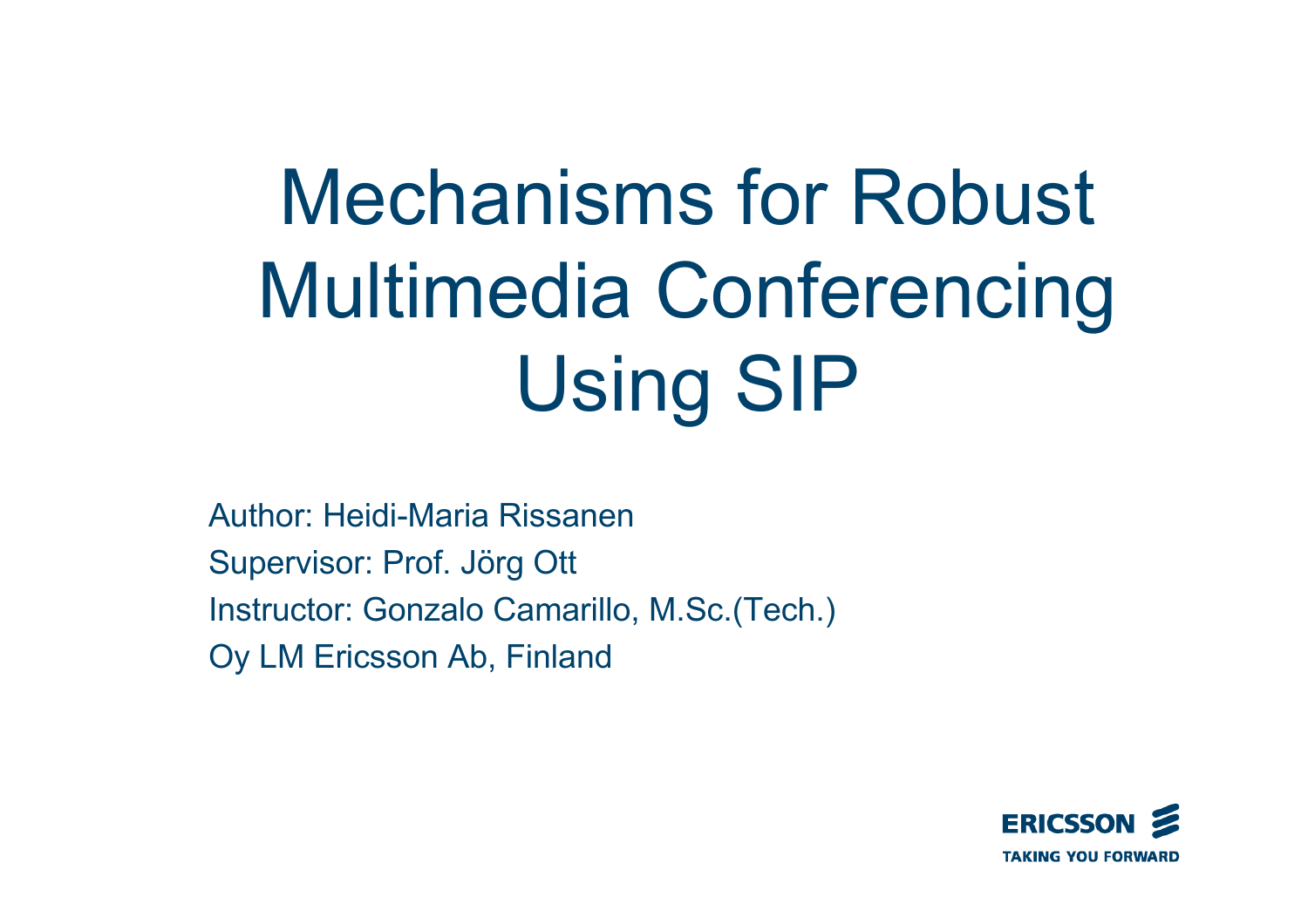#### **Contents**

- **Background**
- **•** Objectives
- **EXECONFERENCING FRAMEWORKS**
- **Prototype implementation**
- **Robustness in SIP conferences**
- **Conclusions**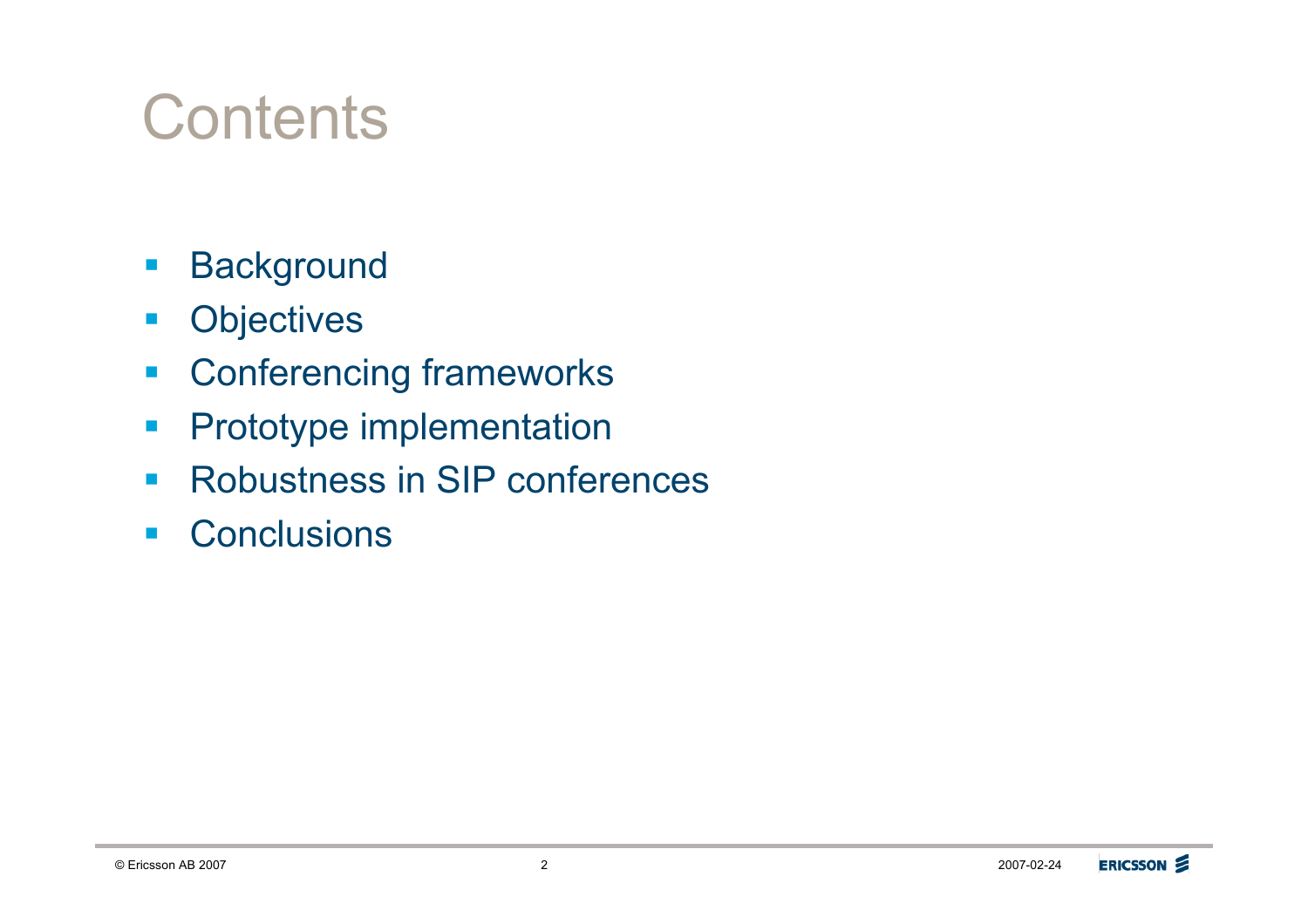#### Background

- **The Session Initiation Protocol (SIP) is the most widely** used Internet telephony standard
- **Multimedia conferencing using SIP is steadily** increasing
	- Still, there are no built-in mechanisms in the SIP protocol to ensure the robustness of conferencing services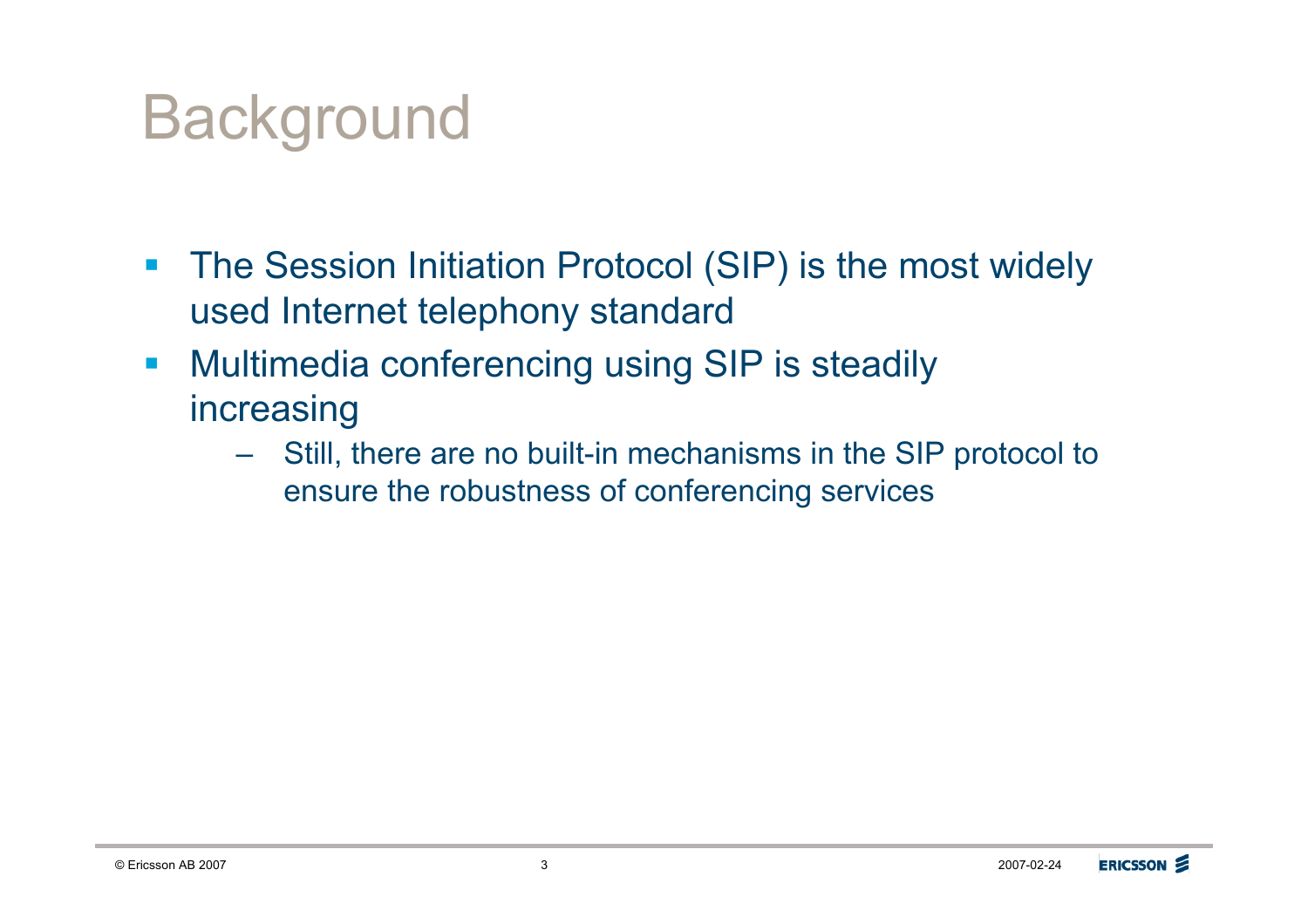#### **Objectives**

- **Theoretical part of the thesis** 
	- Propose mechanisms for improving the robustness of SIP conferencing
- **Practical part of the thesis** 
	- Implement the SIP conferencing functionality on a Session Border Controller (SBC)
		- **SBC** is a device that can be used in Voice over IP (VoIP) networks to control both signaling and media streams
- **Research methods** 
	- Literature survey
	- Prototype implementation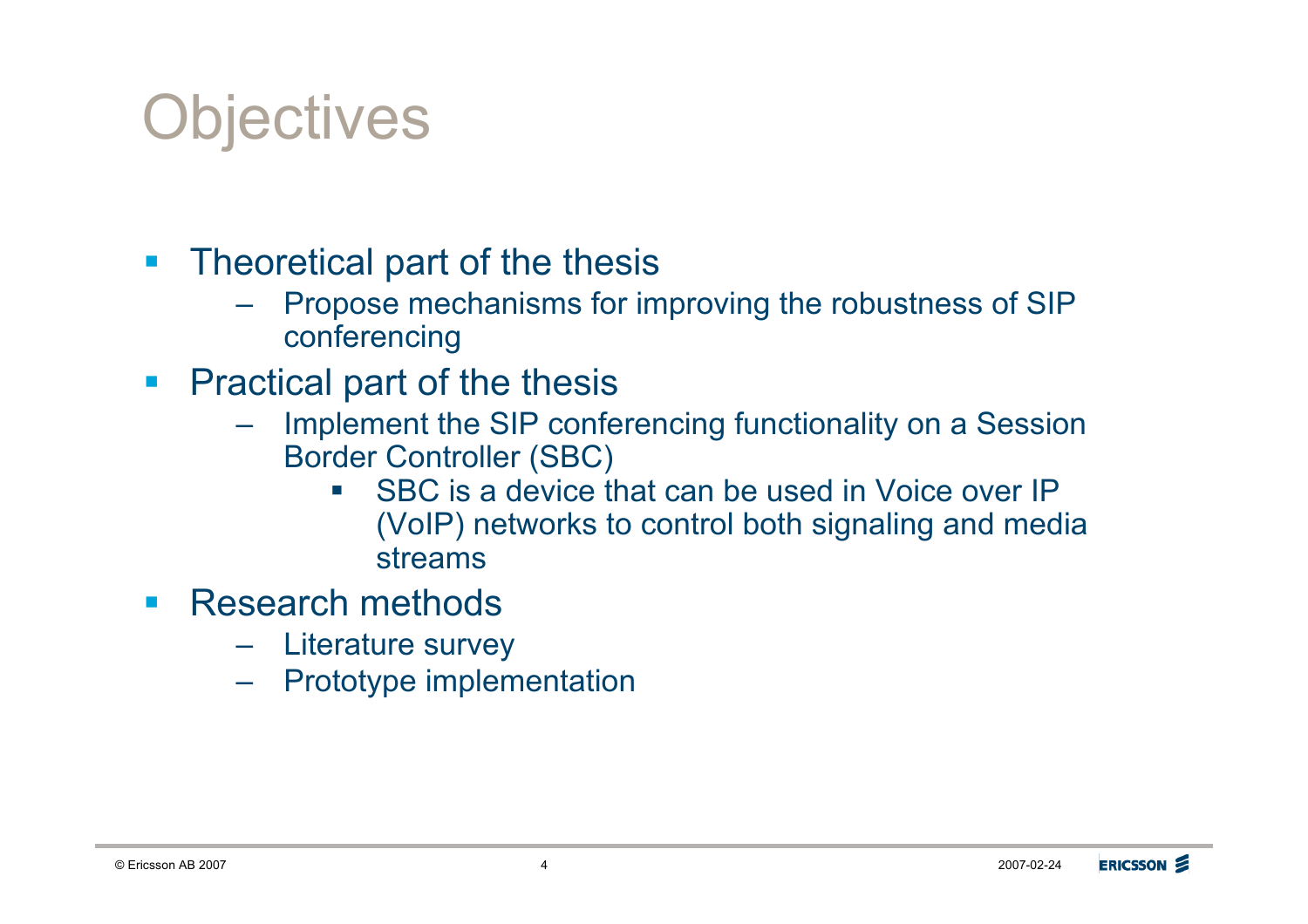# **Conferencing**

• Conferencing can be done in several ways:

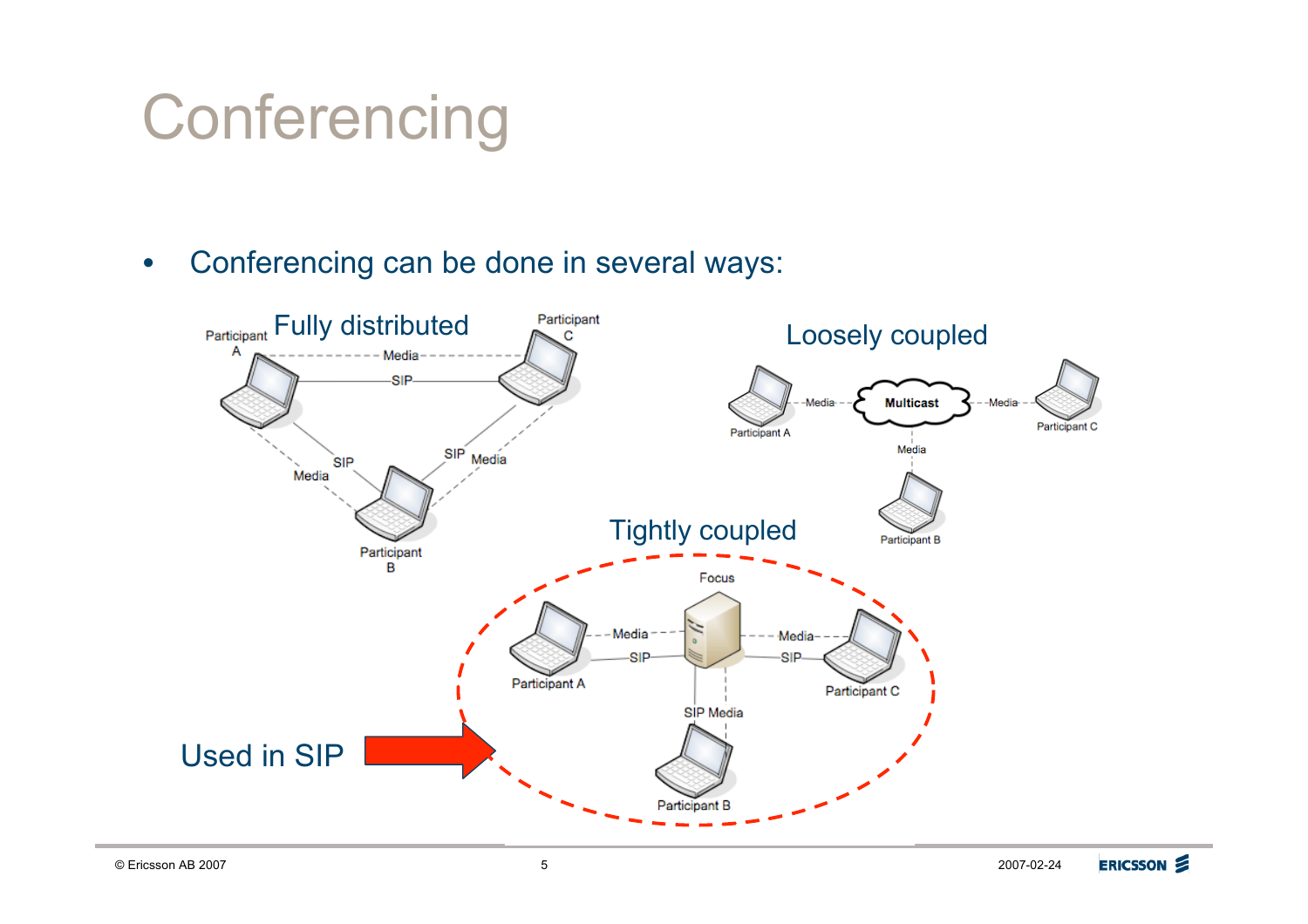# Conferencing frameworks

- There are two conferencing frameworks defined by the IETF (Internet Engineering Task Force)
	- The SIPPING conferencing framework
	- The XCON conferencing framework
- **Exameworks define the logical entities and terminology** to be used for conferencing
- **EXTERNEES IS INCOCO SISTEM SIGNAL IS SIPPING uses SIP as the signaling protocol, XCON** does not depend on any particular signaling protocol
	- The XCON framework is SIPPING compatible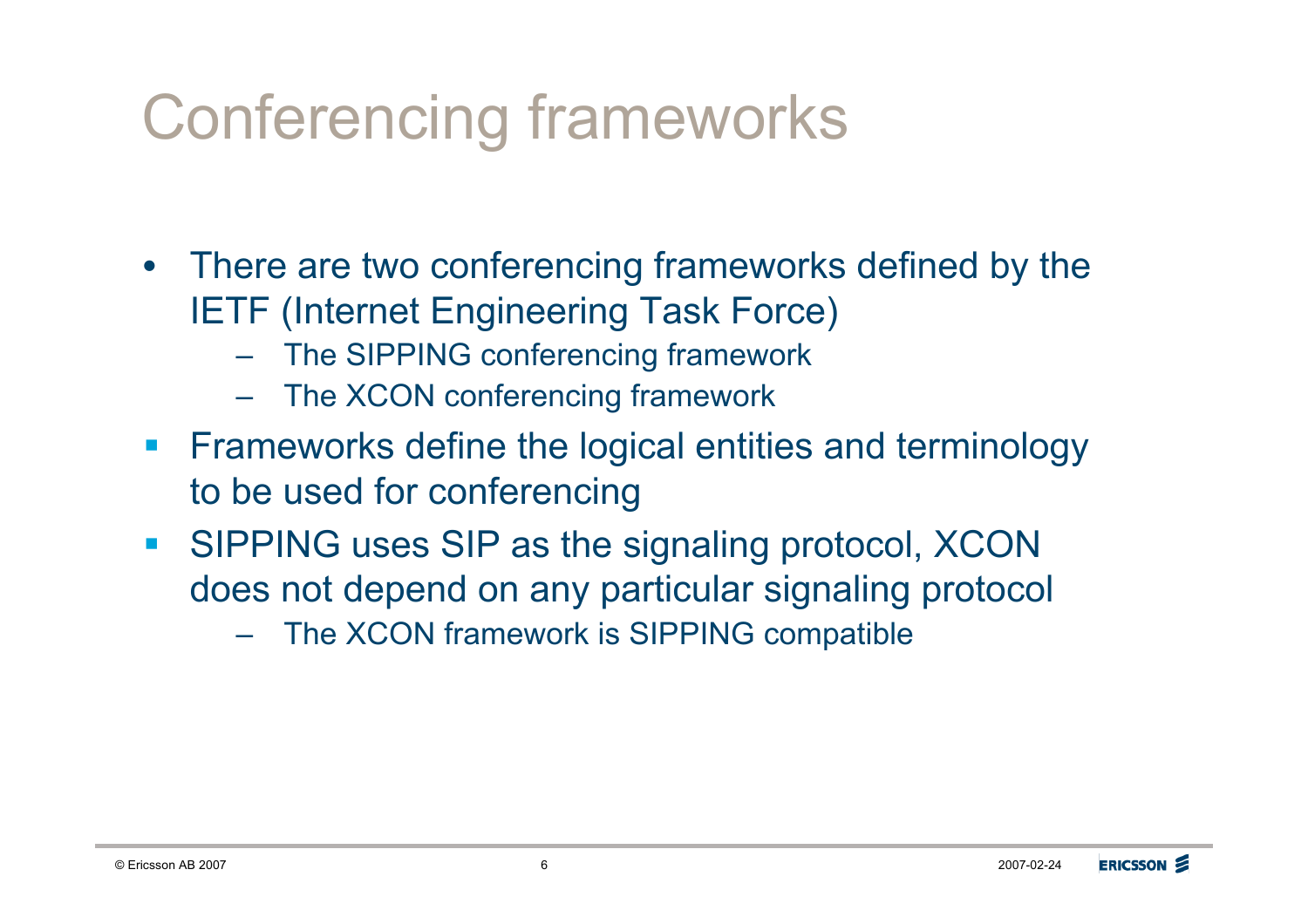# Conferencing frameworks (cont.)

- **The central component of the conferencing model is a conference** server called focus
	- Has a signaling relationship with every conference participant
	- Is responsible e.g. for the media streams of the session, conference policy, notifications about the state changes of the conference.
	- Participants contact the focus by using a unique conference URI
		- e.g. sip: discussion\_on\_travel@conference.com

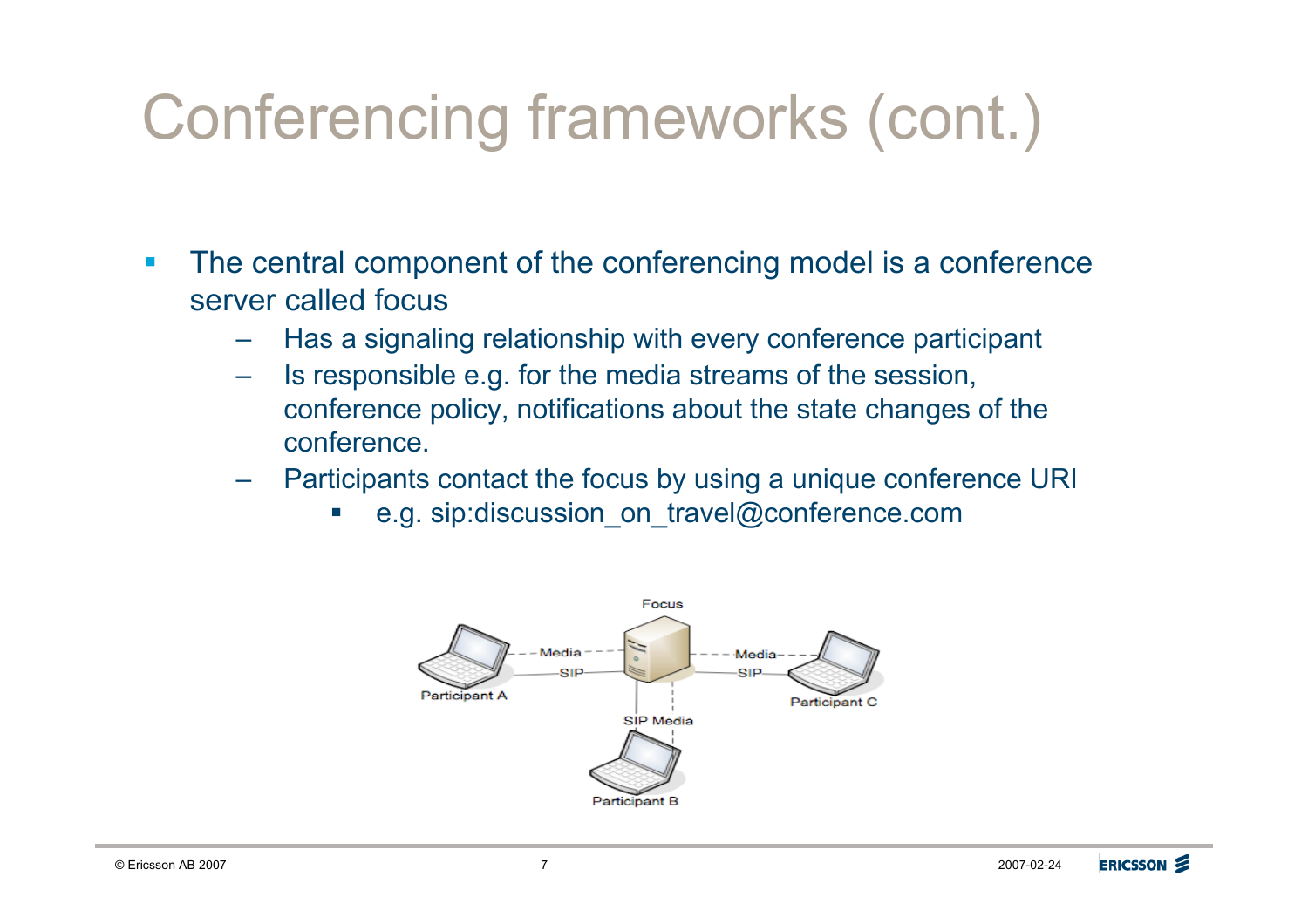#### Prototype implementation



- **E.** Session Border Controllers are used for managing the signaling and media streams of VoIP calls
- **The objective of the prototype** was to implement conference focus functionality on an existing Session Border Controller (SBC)
	- Support small-scale SIP conference sessions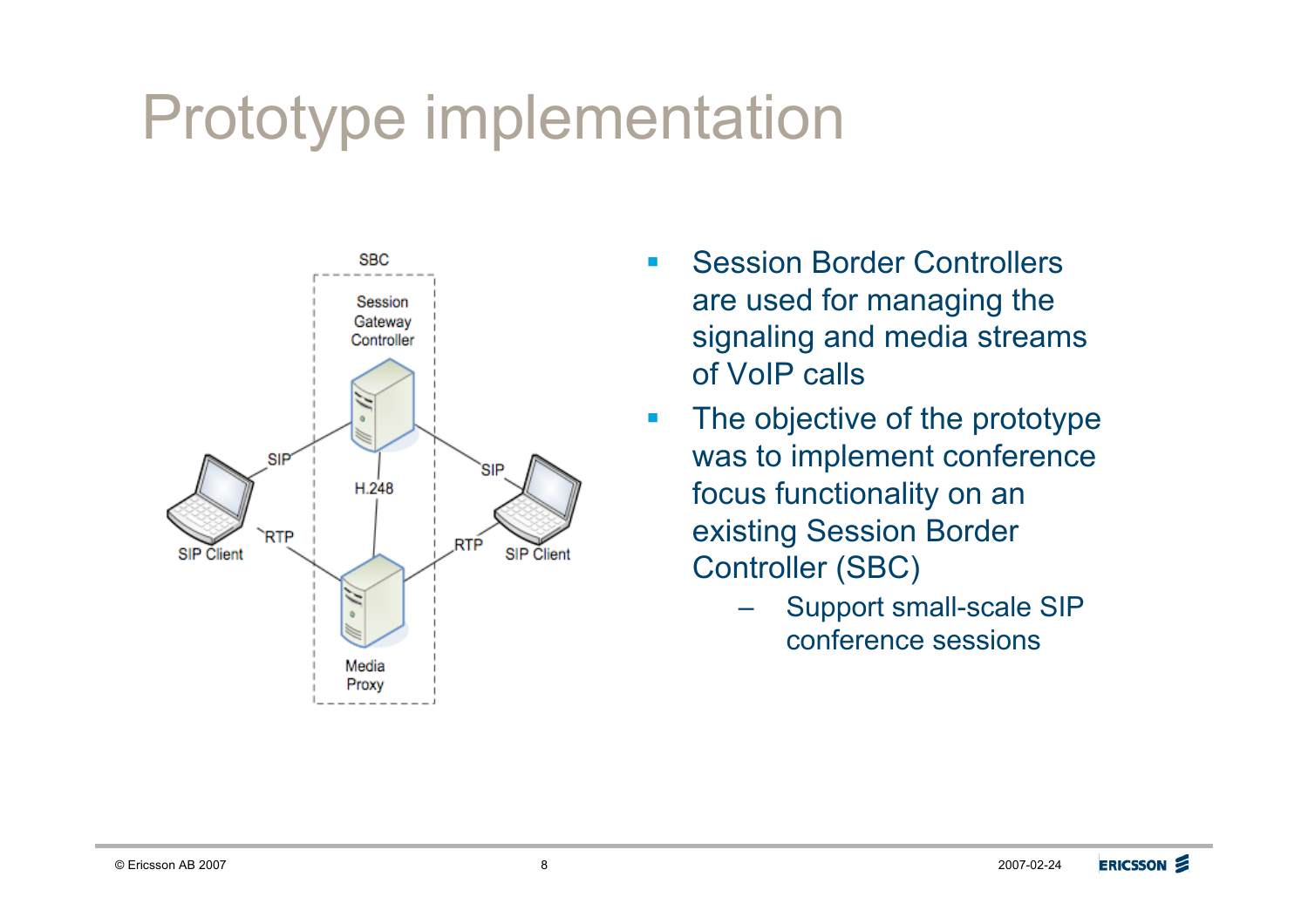#### Session setup

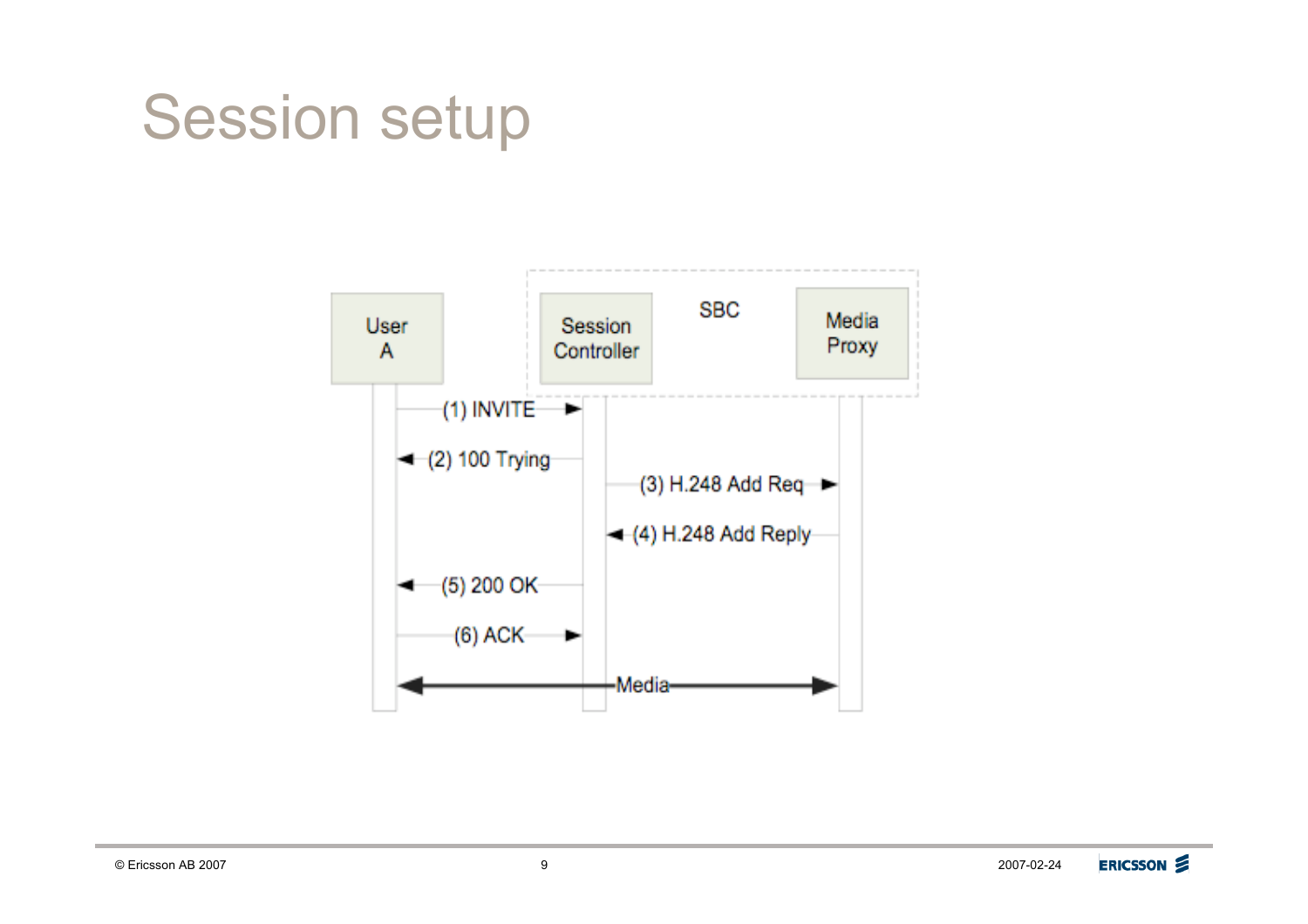#### Example message

```
INVITE sip: conference@131.160.36.15:5060 SIP/2.0
Via: SIP/2.0/UDP 127.0.0.2:5062
From: sipp1 <sip:sipp1@127.0.0.2:5062>;tag=15
To: <sip:conference@131.160.36.15:5060>
Call-ID: 1-18098@127.0.0.2
CSeq: 1 INVITE
Contact: sip:sipp1@127.0.0.2:5062
Max-Forwards: 70
Subject: Conference Call
Content-Type: application/sdp
Content-Length: 134
v=0o=user1 53655765 2353687637 IN IP4 127.0.0.1
s = -c=IN IP4 131.160.36.15
t=0 0
```

```
m=audio 30106 RTP/AVP 0
a=rtpmap:0 PCMU/8000
```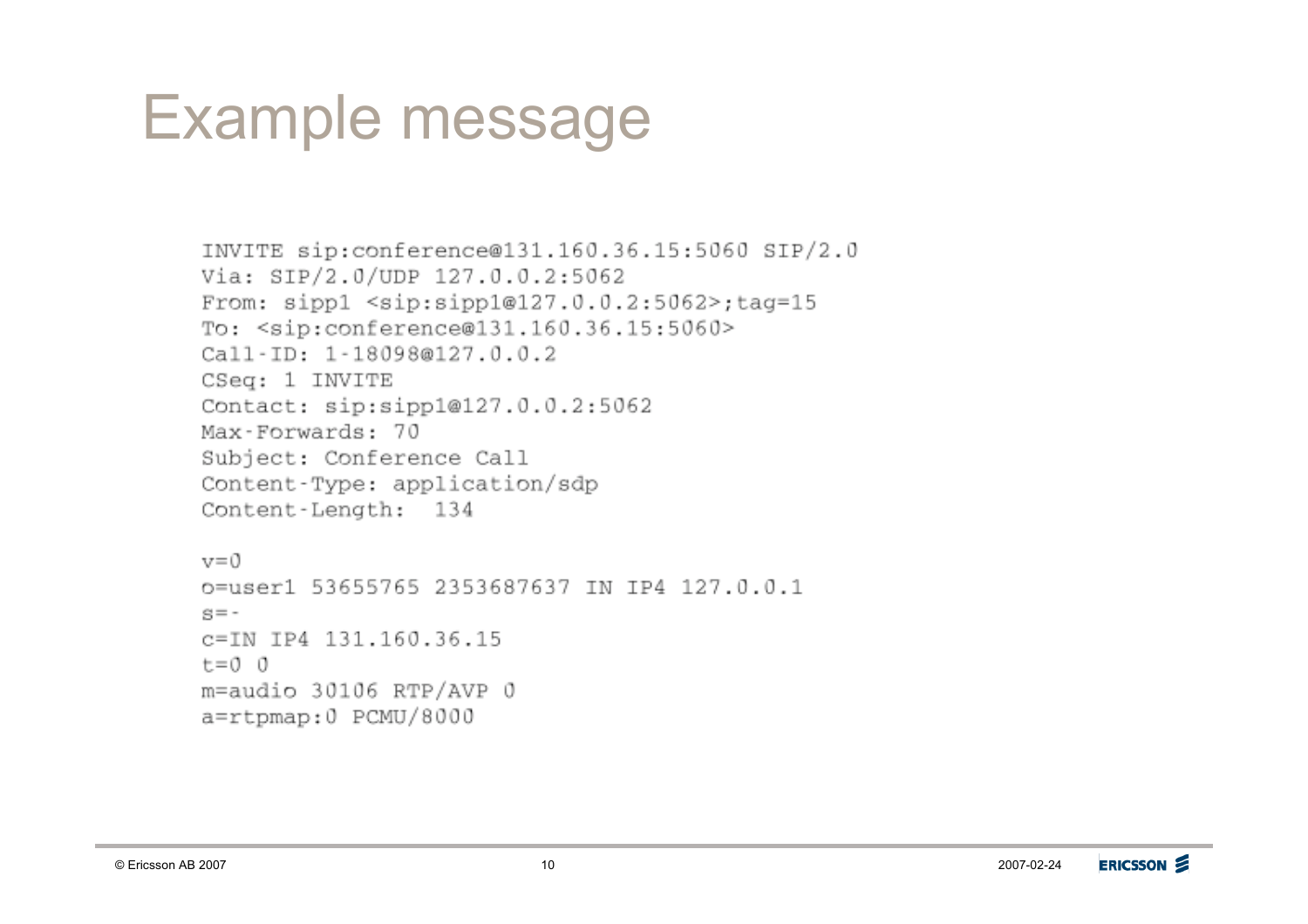# Robustness in SIP conferences (1)

- **A robust system will continue operating normally even** if there is a failure or incorrect input is passed into the system
- **To improve the robustness of SIP conferencing we** need a mechanism for
	- replicating the state of the conference session into the system
	- detecting the failure of the focus
	- identifying nodes capable of acting as a focus
	- electing the next focus
	- transferring the session to the new focus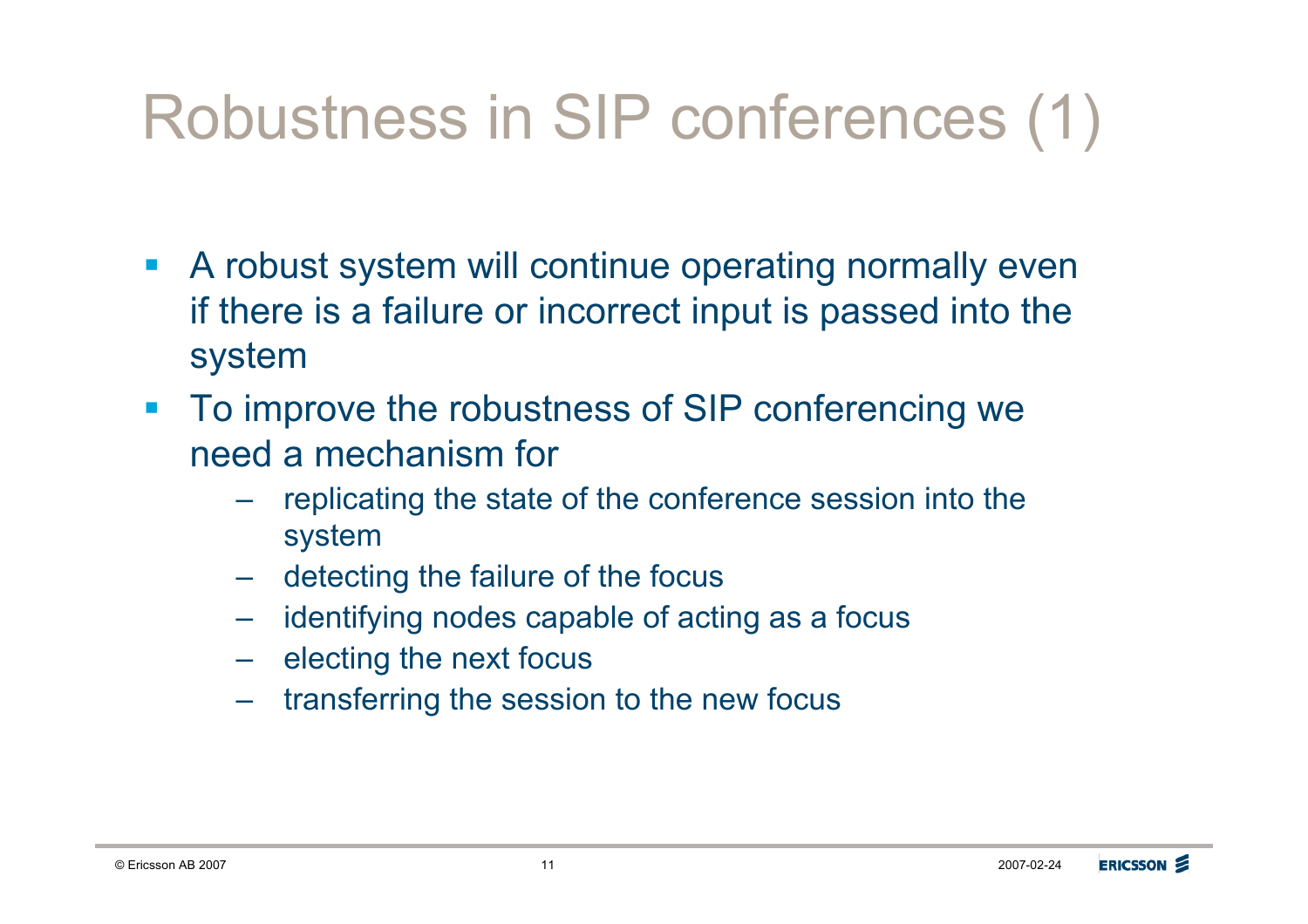# Robustness in SIP conferences (2)

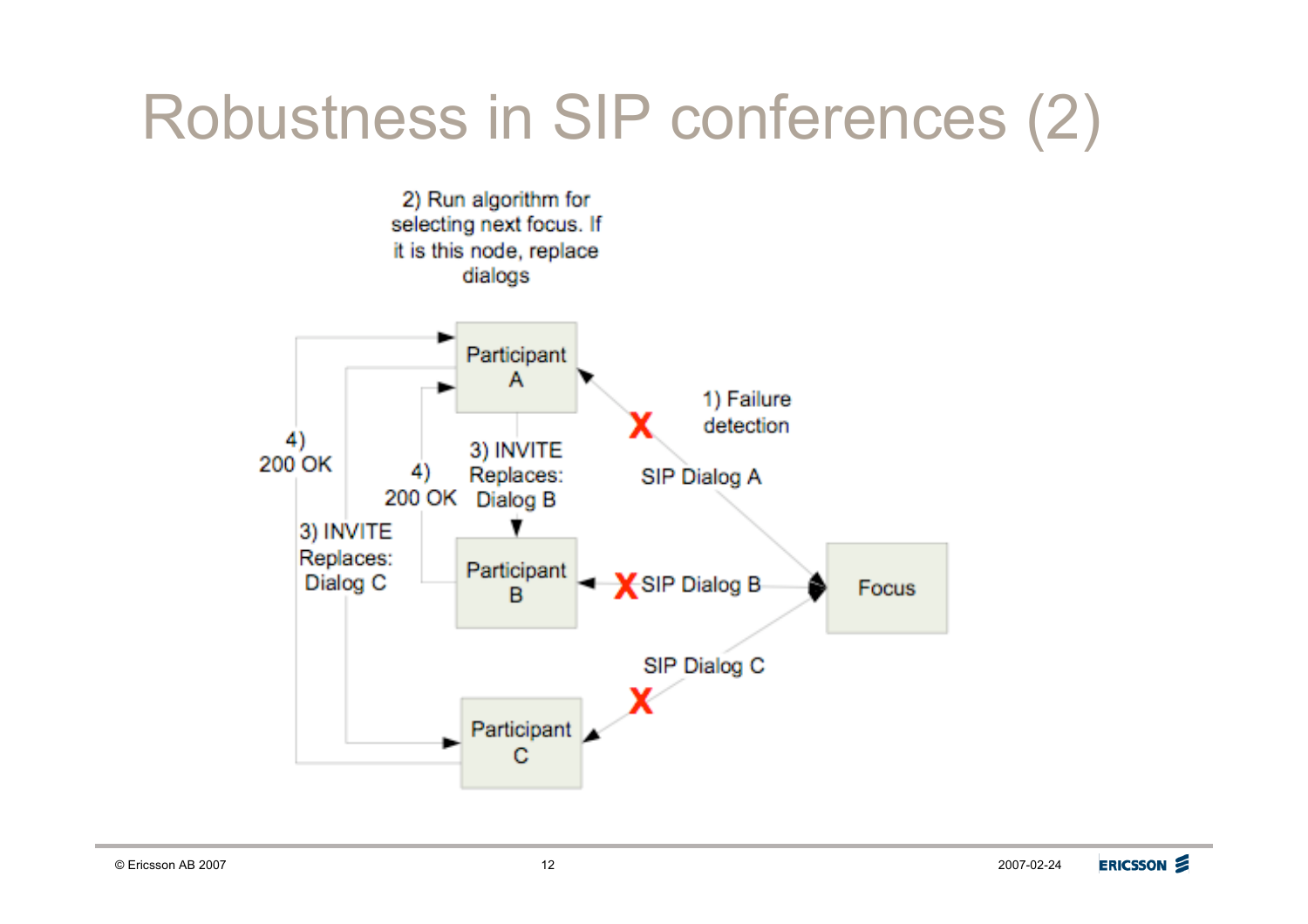# Robustness in SIP conferences (3)

- For state replication and for identifying possible backup focus candidates we use two existing SIP extensions with slight modifications
	- As a participant joins, it indicates its conferencing capabilities in the INVITE message
		- Participants have different roles in the conference
		- The focus informs every node that is "possible focus" about the state changes in the conference
		- **The backup focus candidates then have the needed** information to re-establish signaling and media streams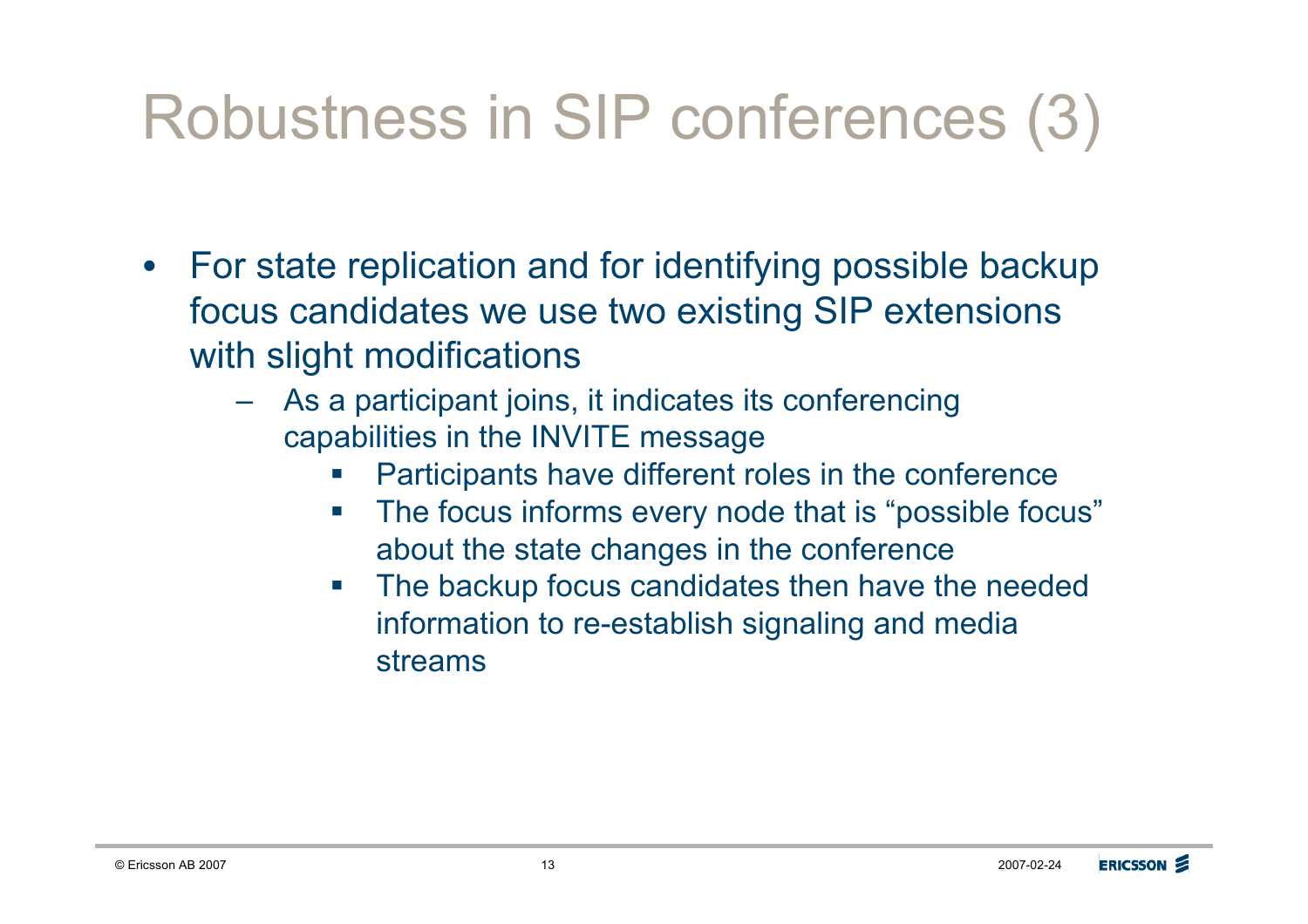# Robustness in SIP conferences (4)

- **For detecting the failure we use periodic session** refreshes as already defined in SIP
- **For electing the focus we use a simple deterministic** algorithm
	- Every backup focus candidates runs independently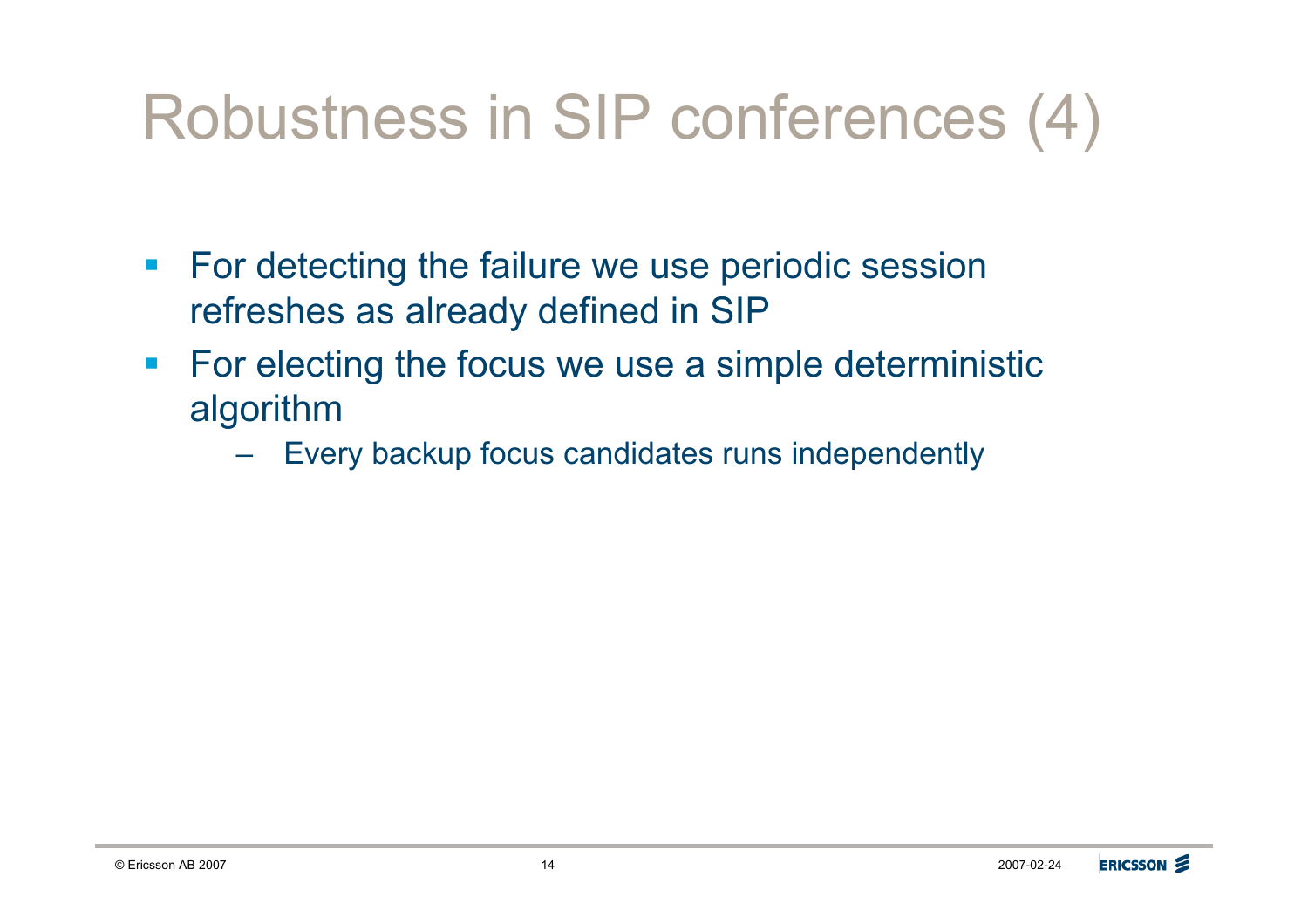#### **Conclusions**

- **Theoretical part** 
	- Most of the needed functionality for robust conferencing using SIP is already defined
		- ! Only slight modifications were needed in two specifications
- **Practical part** 
	- The SIP conferencing functionality was successfully implemented, the concept was proved to true
- **E.** Suggestions for future work
	- How the mechanisms could be used for load balancing of conferencing foci
	- Large-scale conferences
	- More advance algorithms for backup focus election